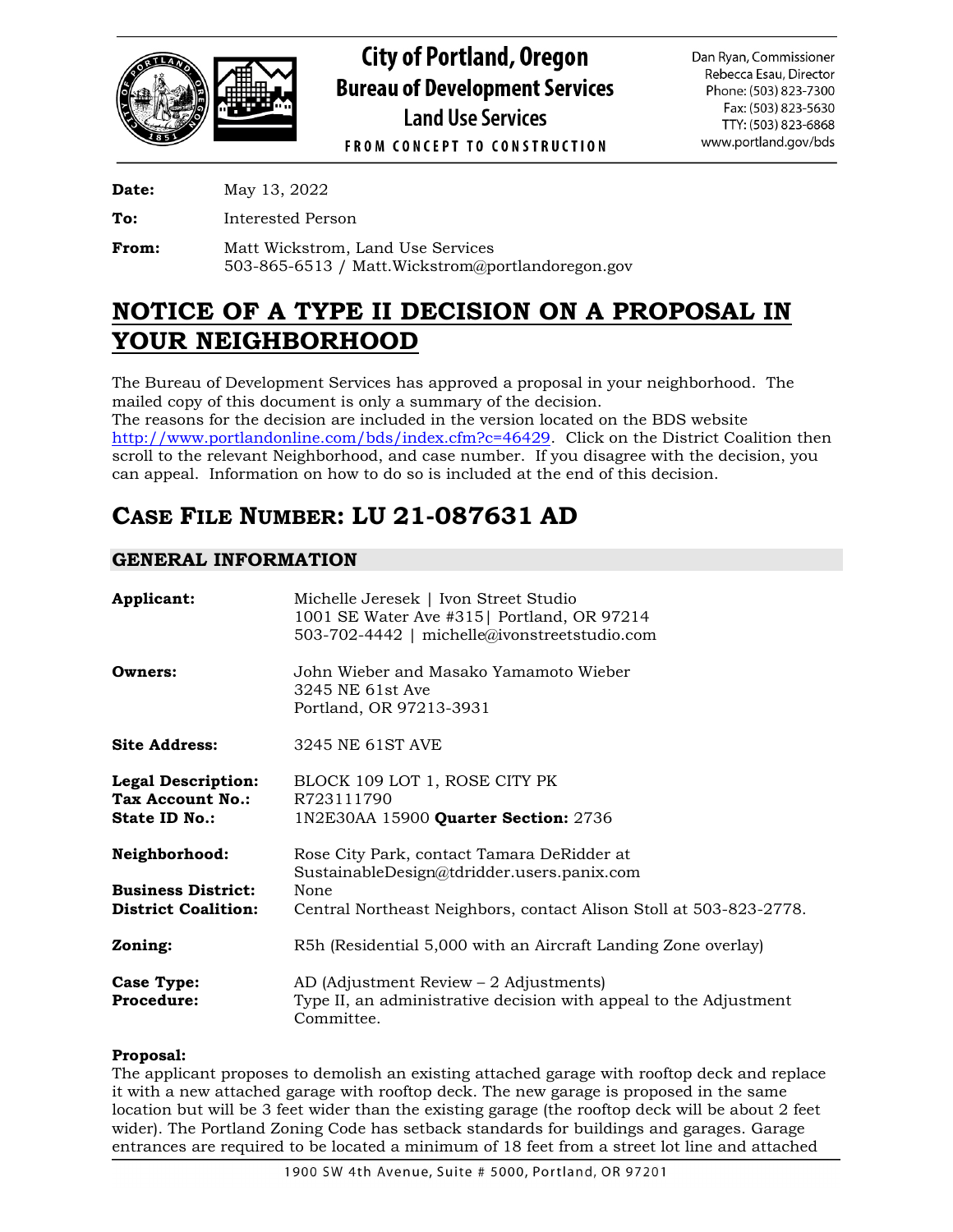garages in the R5 zone are required to be 5 feet from a side property line. In order to replace the existing garage and rooftop deck in the same location as they are currently located, the applicant proposes two Adjustments to Portland Zoning Code standard 33.110.220.B and Table 110-4. The first Adjustment is to reduce the garage entrance setback from 18 feet to 0.25 feet. The second Adjustment is to reduce the side setback from 5 feet to 0.25 feet.

#### **Relevant Approval Criteria:**

To be approved, this proposal must comply with the Adjustment Review approval criteria in Zoning Code Section 33.805.040.A-F.

## **ANALYSIS**

**Site and Vicinity:** The corner lot is developed with a single-dwelling house and an attached garage with a rooftop deck. The garage entrance is located 2 feet 3 inches from the NE Klickitat St. property line. A rooftop deck is located above the garage and is set in 12 inches from the garage edges. The surrounding neighborhood is primarily developed with single-dwelling houses.

**Zoning:** The site is zoned R5h (Residential 5,000 with an Aircraft Landing Zone overlay). The R5 zone is a single-dwelling zone and is intended to preserve land for housing and to provide housing opportunities for individual households. The Aircraft Landing Zone limits the height of structures and buildings in the vicinity of Portland International Airport.

**Land Use History:** City records indicate there are no prior land use reviews for this site.

**Agency Review:** The following Bureaus have responded with no issues or concerns:

• The Life Safety Section of BDS responded with no objections and noted building code requirements for the proposal (Exhibit E1).

• The Site Development Section of BDS responded with no concerns and provided information that may be related to the future building permit (Exhibit E2).

• The Bureau of Transportation responded with no objections. The response notes "the existing garage is in the same location as the proposed widened garage" and "any car parking in front of the garage door would fully block the sidewalk corridor extending through the furnishing zone" stating that type of parking behavior is not typical. The response also provides information about the required vehicle area necessary to be contained within the garage – a minimum of 18 feet (a standard parking space size). *Staff note: The applicant updated the site plan showing the garage is 19 feet deep.*

• The Fire Bureau, Bureau of Environmental Services and the Water Bureau responded with no concerns (Exhibit E4).

**Neighborhood Review:** A Notice of Proposal in Your Neighborhood was mailed on March 18, 2022. One written response has been received from a notified property owner in response to the proposal. The response is in agreement with the proposed development and notes that it will improve the quality and livability of the house while also enhancing the neighborhood (Exhibit F1).

## **ZONING CODE APPROVAL CRITERIA**

## **33.805.040 Approval Criteria**

Adjustment requests will be approved if the applicant has demonstrated that approval criteria A through F, below, have been met.

**A.** Granting the Adjustment will equally or better meet the purpose of the regulation to be modified; and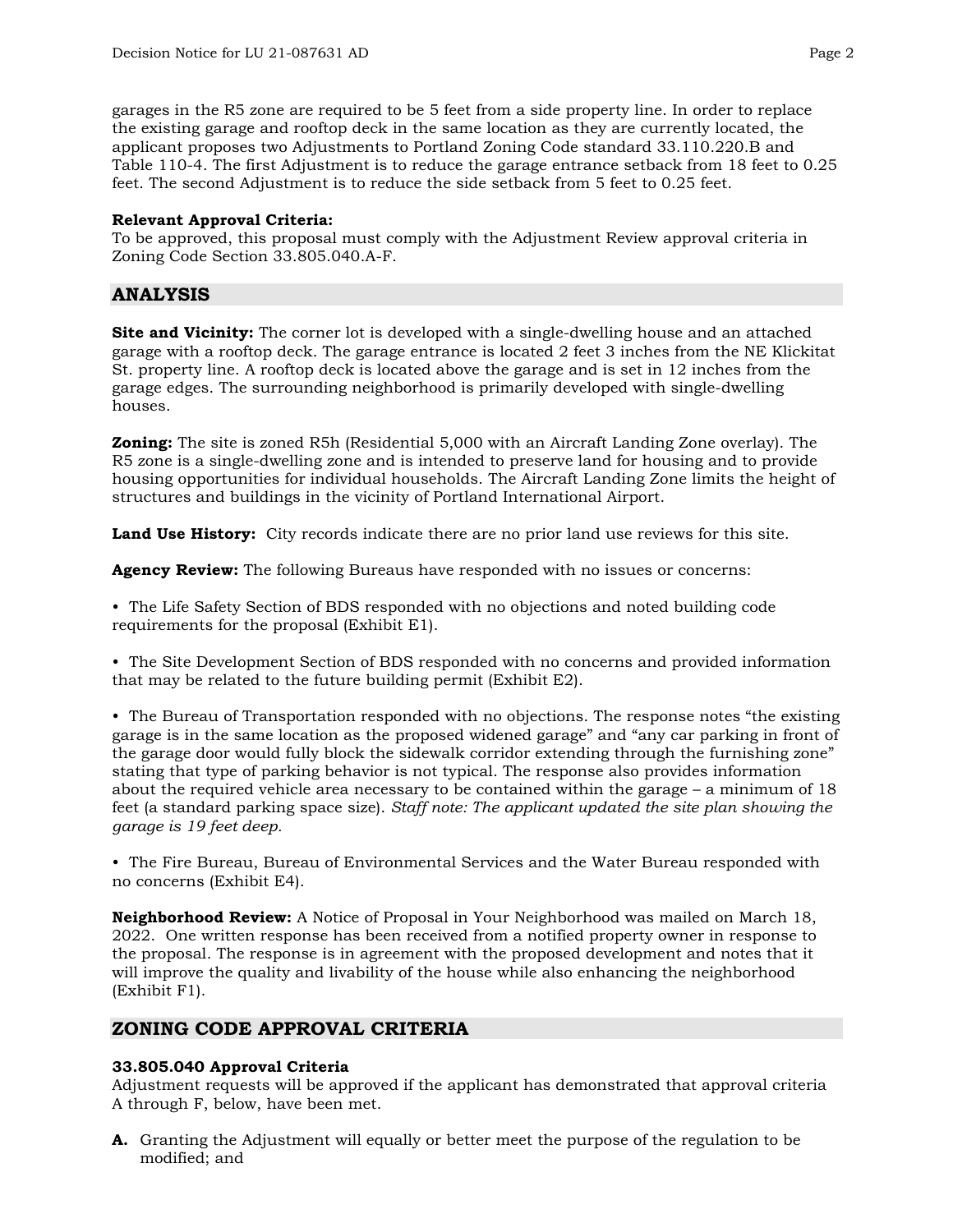**Findings:** The purpose of the requirement for the garage entrance to be 18 feet from the property line and the side setback to be no closer than 5 feet to the property line is stated in Zoning Code Section 33.110.220.B:

#### *33.110.220 Setbacks*

*The setback regulations for buildings and garage entrances serve several purposes:*

- *They maintain light, air, separation for fire protection, and access for fire fighting;*
- *They reflect the general building scale and placement of houses in the city's neighborhoods;*
- *They promote a reasonable physical relationship between residences;*
- *They promote options for privacy for neighboring properties;*
- *They require larger front setbacks than side and rear setbacks to promote open, visually pleasing front yards;*
- *They provide adequate flexibility to site a building so that it may be compatible with the neighborhood, fit the topography of the site, allow for required outdoor areas, and allow for architectural diversity; and*
- *They provide room for a car to park in front of a garage door without overhanging the street or sidewalk, and they enhance driver visibility when backing onto the street.*

Staff finds the proposal is equally or better meet the purpose statement above for the following reasons:

- The proposal maintains light, air and separation for fire protection and access for fire fighting because it is not located nearby other residences. It is adjacent to the street and the fire bureau responded with no concerns.
- The proposal reflects the general building scale and placement of houses in the city's neighborhoods because the attached garage and rooftop deck are proposed in the same location as the previous attached garage and rooftop deck, albeit slightly wider.
- Due to its location, the garage is not in proximity to other residences and will not compromise privacy for neighbors, again, because the garage and rooftop deck are proposed in the same location as the existing garage and rooftop deck.
- The garage and rooftop deck are not located in the front yard and generally only occupy area already occupied by the existing garage and rooftop deck.
- Outdoor area and architectural diversity are addressed due to the design of the garage with the rooftop deck. The location of the garage is not uncommon in Portland's inner neighborhoods; therefore flexibility is warranted so that the proposed location and replacement garage and rooftop deck can be located in the same general location as they are currently.
- As noted in the response from PBOT, the reduced garage entrance setback is a current situation and there is no record of any incidents of a car parking over the curb and into the street, therefore, there is no reason to assume such instances may occur. The applicant has confirmed the parking space inside the garage is at least 18 feet deep (Exhibit C1). PBOT noted no concerns with regards to driver visibility.

Since the proposal is found to equally or better meet the purpose of the standard to be modified, this criterion is met.

**B.** If in a residential, CI1, or IR zone, the proposal will not significantly detract from the livability or appearance of the residential area, or if in an OS, C, E, I, or CI2 zone, the proposal will be consistent with the classifications of the adjacent streets and the desired character of the area; and

**Findings:** The proposed Adjustment must not significantly detract from the livability or appearance of the residential area. The proposed garage and rooftop deck are thoughtfully designed and located in the same general location as the existing garage and rooftop deck which have not detracted from the livability or appearance of the residential area. Based on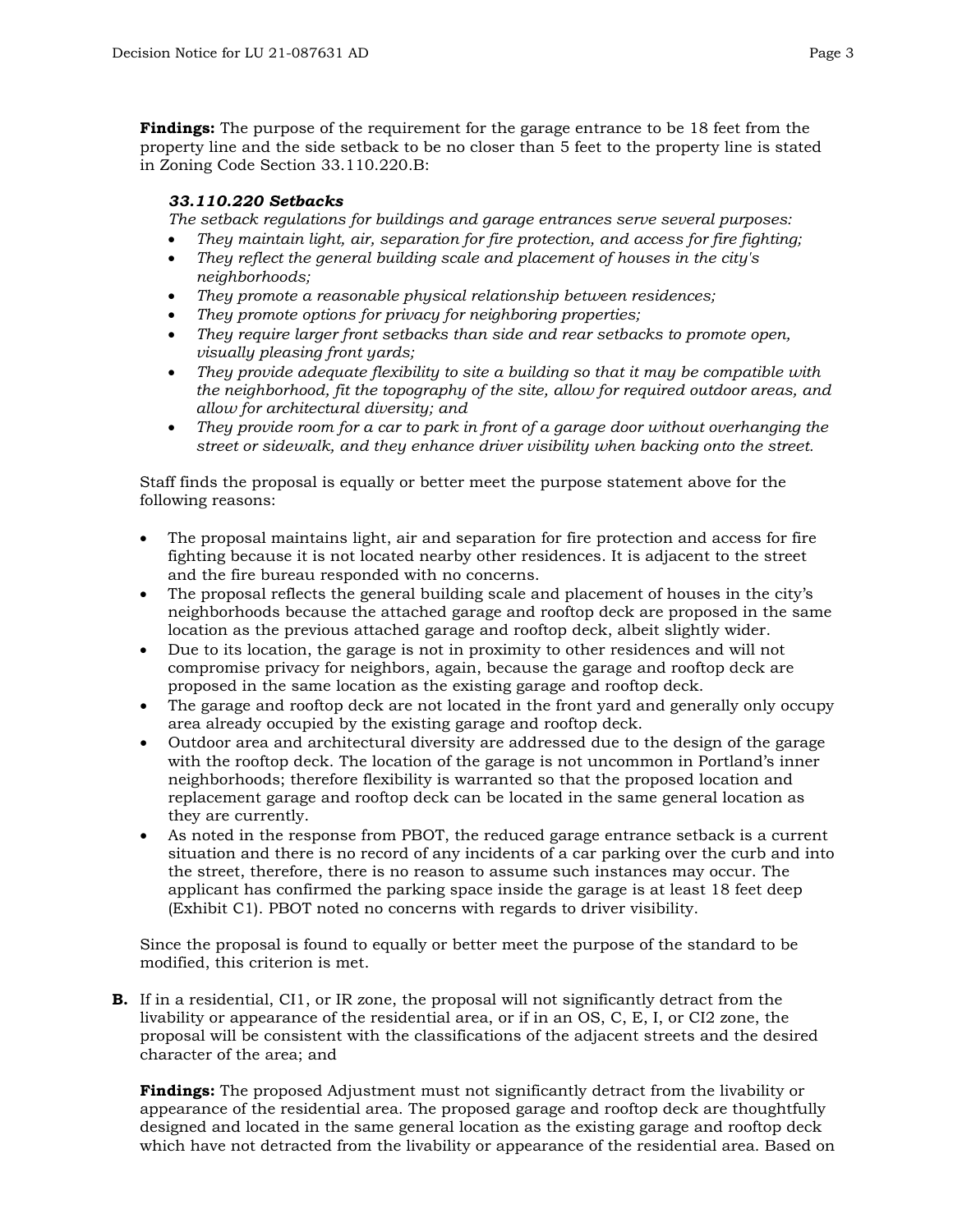this information, the proposal also will not detract from the livability or appearance of the residential area.

**C.** If more than one Adjustment is being requested, the cumulative effect of the Adjustments results in a project which is still consistent with the overall purpose of the zone; and

**Findings:** There will be no cumulative effect. The proposal is to replace the current conditions with a new garage and rooftop deck. Detached and attached garages with rooftop decks are common in inner neighborhoods and do not result in a cumulative effect that is inconsistent with the purpose of single-dwelling zones.

**D.** City-designated scenic resources and historic resources are preserved; and

**Findings**: City-designated scenic resources are identified on the official zoning maps with a lower case "s," and historic resources are identified either with a dot or as being within the boundaries of a Historic or Conservation district. As there are no scenic resources or historic resources mapped on the subject site, this criterion is not applicable.

**E.** Any impacts resulting from the Adjustment are mitigated to the extent practical; and

**Findings:** Staff has not identified any negative impacts on neighbors or on the neighborhood specifically resulting from this Adjustment request. Since no negative impacts are identified which require mitigation, this criterion is met.

**F.** If in an environmental zone, the proposal has as few significant detrimental environmental impacts on the resource and resource values as is practicable;

**Findings:** The site is not located in an environmental zones, therefore this criterion is not applicable.

## **DEVELOPMENT STANDARDS**

Unless specifically required in the approval criteria listed above, this proposal does not have to meet the development standards in order to be approved during this review process. The plans submitted for a building or zoning permit must demonstrate that all development standards of Title 33 can be met, or have received an Adjustment or Modification via a land use review prior to the approval of a building or zoning permit.

## **CONCLUSIONS**

The applicants propose two Adjustments to replace the current garage and rooftop deck development at the site. The first Adjustment is to reduce the garage entrance setback from 18 feet to 0.25 feet and the second Adjustment is to reduce the side building setback from 5 feet to 0.25 feet. The proposal is almost identical to the existing development of the garage and rooftop deck, except both are 2-3 feet wider. The proposal is found the meet applicable approval criteria. Comments from City bureaus also do not object to the Adjustment request. Based on this information, the Adjustment request is approved.

## **ADMINISTRATIVE DECISION**

Approval of an Adjustment to reduce the garage entrance setback of 33.110.220.B and Table 110-4 from 18 feet to 0.25 feet and approval of an Adjustment to reduce the side setback of 33.110.220.B and Table 110-4 from 5 feet to 0.25 feet for the garage and rooftop deck, per the approved site plans, Exhibits C-1 through C-2, signed and dated May 6, 2022, subject to the following conditions: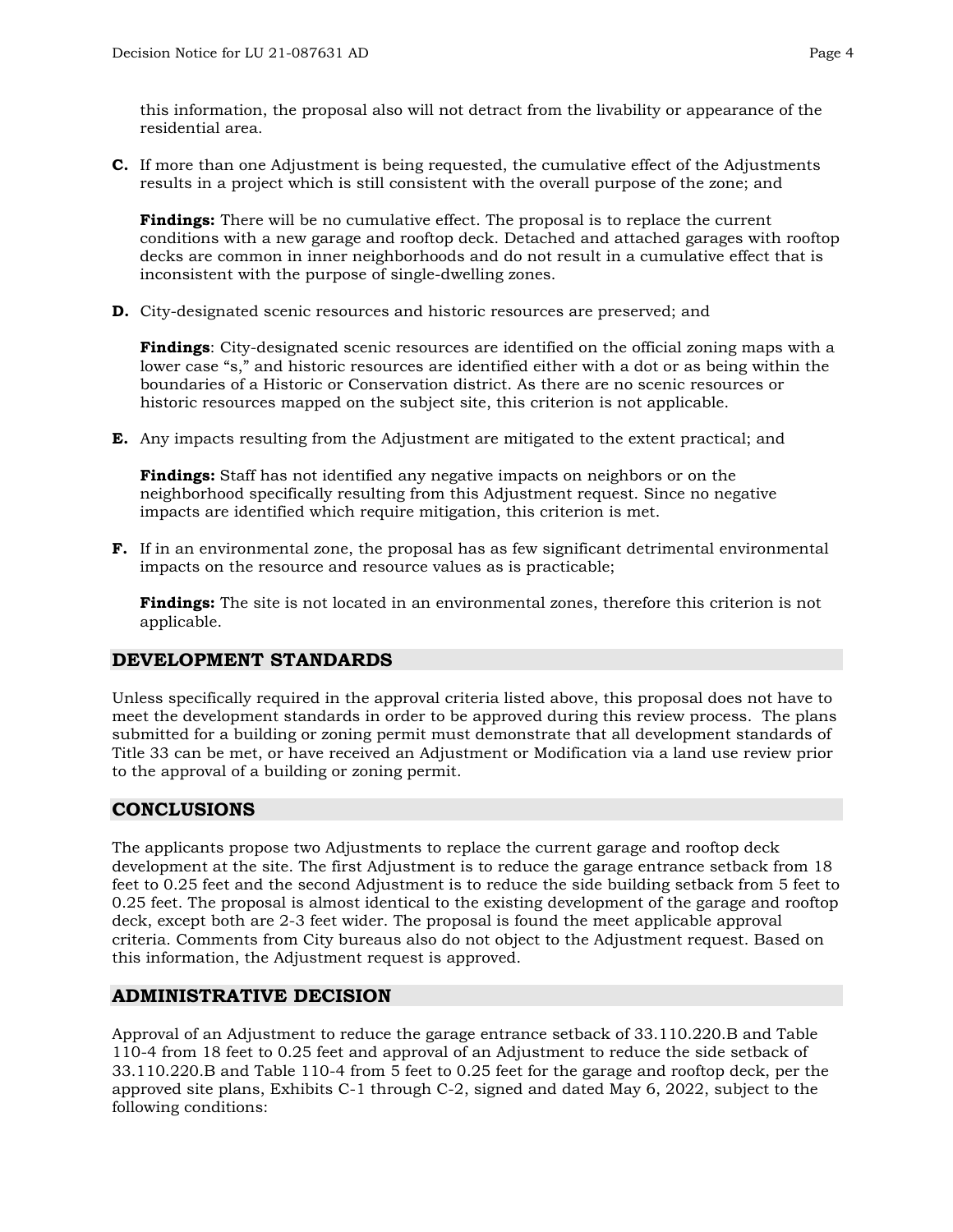A. As part of the building permit application submittal, each of the 4 required site plans and any additional drawings must reflect the information and design approved by this land use review as indicated in Exhibits C.1-C.2. The sheets on which this information appears must be labeled, "Proposal and design as approved in Case File # LU 21-087631 AD. No field changes allowed."

#### **Staff Planner: Matt Wickstrom**

Decision rendered by:  $MWM$ 

By authority of the Director of the Bureau of Development Services

#### **Decision mailed: May 13, 2022**

**About this Decision.** This land use decision is **not a permit** for development. Permits may be required prior to any work. Contact the Development Services Center at 503-823-7310 for information about permits.

**Procedural Information.** The application for this land use review was submitted on September 17, 2021, and was determined to be complete on March 16, 2022.

*Zoning Code Section 33.700.080* states that Land Use Review applications are reviewed under the regulations in effect at the time the application was submitted, provided that the application is complete at the time of submittal, or complete within 180 days. Therefore this application was reviewed against the Zoning Code in effect on March 16, 2022.

*ORS 227.178* states the City must issue a final decision on Land Use Review applications within 120-days of the application being deemed complete. The 120-day review period may be waived or extended at the request of the applicant. In this case, the applicant did not waive or extend the 120-day review period. Unless further extended by the applicant, **the 120 days will expire on: July 14, 2022.**

#### **Some of the information contained in this report was provided by the applicant.**

As required by Section 33.800.060 of the Portland Zoning Code, the burden of proof is on the applicant to show that the approval criteria are met. The Bureau of Development Services has independently reviewed the information submitted by the applicant and has included this information only where the Bureau of Development Services has determined the information satisfactorily demonstrates compliance with the applicable approval criteria. This report is the decision of the Bureau of Development Services with input from other City and public agencies.

**Conditions of Approval.** If approved, this project may be subject to a number of specific conditions, listed above. Compliance with the applicable conditions of approval must be documented in all related permit applications. Plans and drawings submitted during the permitting process must illustrate how applicable conditions of approval are met. Any project elements that are specifically required by conditions of approval must be shown on the plans, and labeled as such.

These conditions of approval run with the land, unless modified by future land use reviews. As used in the conditions, the term "applicant" includes the applicant for this land use review, any person undertaking development pursuant to this land use review, the proprietor of the use or development approved by this land use review, and the current owner and future owners of the property subject to this land use review.

**Appealing this decision.** This decision may be appealed to the Adjustment Committee, and if appealed a hearing will be held. The appeal application form can be accessed at https://www.portlandoregon.gov/bds/45477. Appeals must be received **by 4:30 PM on May 27, 2022**. **The completed appeal application form must be emailed to [LandUseIntake@portlandoregon.gov](mailto:LandUseIntake@portlandoregon.gov) and to the planner listed on the first page of this decision.** If you do not have access to e-mail, please telephone the planner listed on the front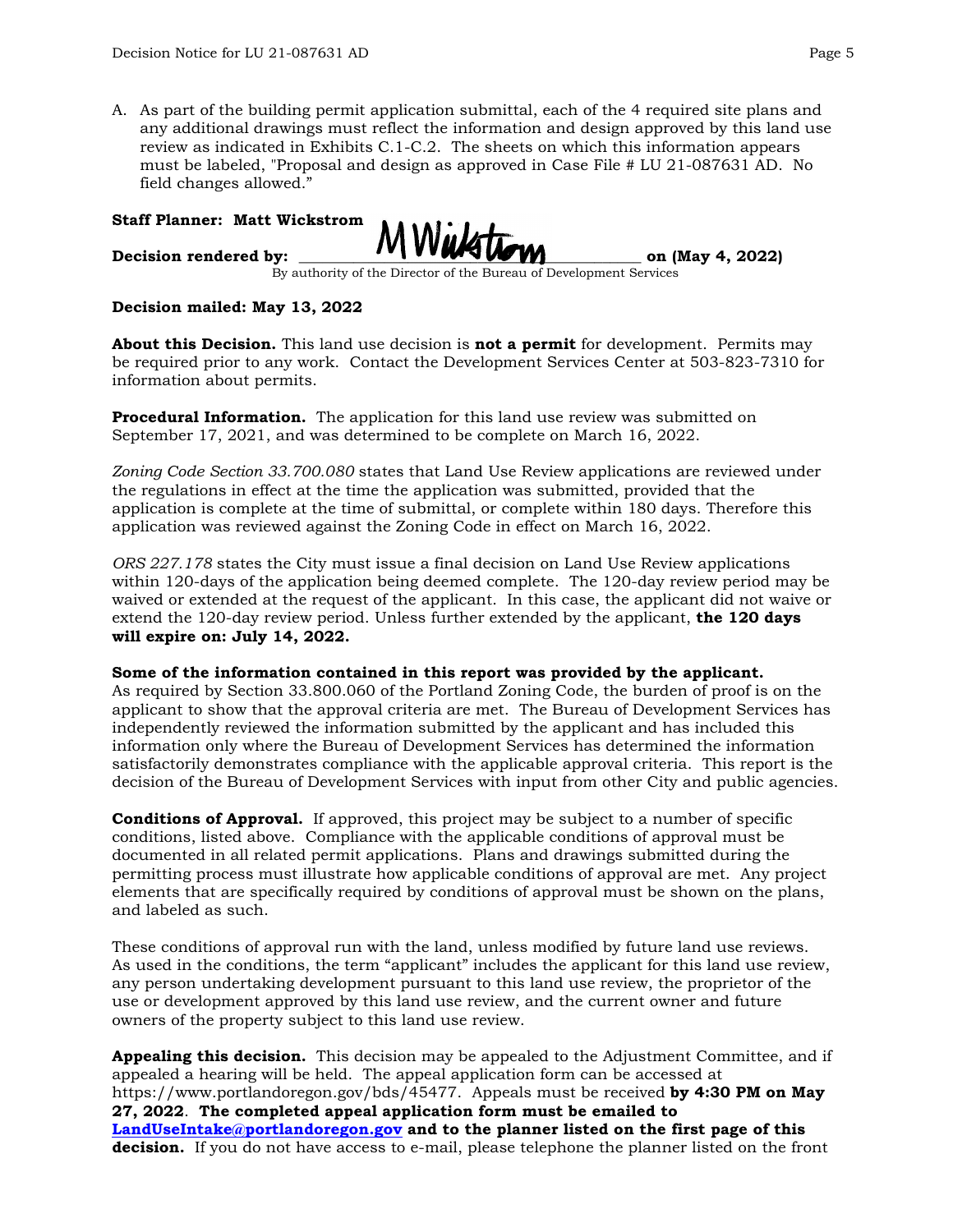page of this notice about submitting the appeal application. **An appeal fee of \$250 will be charged**. Once the completed appeal application form is received, Bureau of Development Services staff will contact you regarding paying the appeal fee. The appeal fee will be refunded if the appellant prevails. There is no fee for Office of Community and Civic Life recognized organizations for the appeal of Type II and IIx decisions on property within the organization's boundaries. The vote to appeal must be in accordance with the organization's bylaws. Please contact the planner listed on the front page of this decision for assistance in filing the appeal and information on fee waivers. Please see the appeal form for additional information.

If you are interested in viewing information in this file, please contact the planner listed on the front of this notice. The planner can email you documents from the file. A fee would be required for all requests for paper copies of file documents. Additional information about the City of Portland, and city bureaus is available online at [https://www.portland.gov.](https://www.portland.gov/) A digital copy of the Portland Zoning Code is available online at [https://www.portlandoregon.gov/zoningcode.](https://www.portlandoregon.gov/zoningcode)

**Attending the hearing.** If this decision is appealed, a hearing will be scheduled, and you will be notified of the date and time of the hearing. The decision of the Adjustment Committee is final; any further appeal must be made to the Oregon Land Use Board of Appeals (LUBA) within 21 days of the date of mailing the decision, pursuant to ORS 197.620 and 197.830. Contact LUBA at 775 Summer St NE, Suite 330, Salem, Oregon 97301-1283, or phone 1-503-373-1265 for further information.

Failure to raise an issue by the close of the record at or following the final hearing on this case, in person or by letter, may preclude an appeal to the Land Use Board of Appeals (LUBA) on that issue. Also, if you do not raise an issue with enough specificity to give the Adjustment Committee an opportunity to respond to it, that also may preclude an appeal to LUBA on that issue.

#### **Recording the final decision.**

If this Land Use Review is approved the final decision will be recorded with the Multnomah County Recorder.

• *Unless appealed,* the final decision will be recorded after **May 27, 2022** by the Bureau of Development Services.

The applicant, builder, or a representative does not need to record the final decision with the Multnomah County Recorder.

For further information on your recording documents please call the Bureau of Development Services Land Use Services Division at 503-823-0625.

**Expiration of this approval.** An approval expires three years from the date the final decision is rendered unless a building permit has been issued, or the approved activity has begun.

Where a site has received approval for multiple developments, and a building permit is not issued for all of the approved development within three years of the date of the final decision, a new land use review will be required before a permit will be issued for the remaining development, subject to the Zoning Code in effect at that time.

**Applying for your permits.** A building permit, occupancy permit, or development permit may be required before carrying out an approved project. At the time they apply for a permit, permittees must demonstrate compliance with:

- All conditions imposed herein;
- All applicable development standards, unless specifically exempted as part of this land use review;
- All requirements of the building code; and